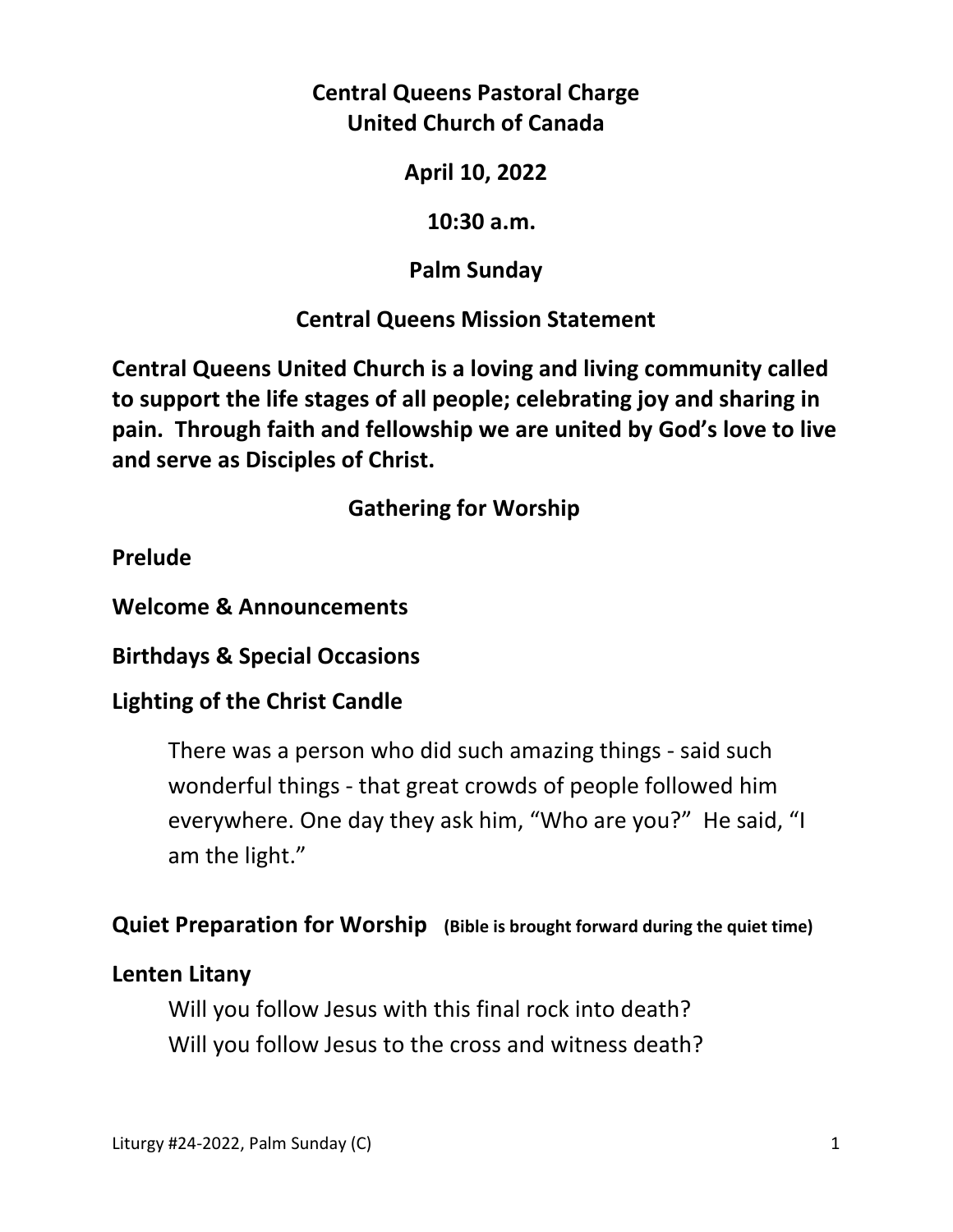Will you witness the oppression, pain and suffering that led Jesus to this place? Will you bear witness to the oppression, pain and suffering of our own world?

*The fifth rock is placed* 

 The rock will not be moved.  **May God's spirit walk with us.** 

\*Introit "Don't Be Afraid" MV #90

# **Introduction**

 There was a time when Lent was a dangerous time for Jews. There was a time and still is a time when Christians were incited to hatred and violence against Jews. But there was a time before time, indeed the foundation of Christian time, when there were no Christians. At this time, a young, charismatic Jew named Yeshua (Ya-shu-a) came to Jerusalem to celebrate the Passover. Yeshua (Ya-shu-a), whose name we later changed to Jesus, drew large crowds as he popularized the teachings of the liberal, Jewish school of thought. Because of this, the conservative Jewish school was threatened. Jesus and his disciples, as Jews, were following one particular branch of Jewish thought which threatened some Jewish leaders. There was a time when Palm Sunday told a different story...

**Crowd Voice 1**: Did you hear? The Messiah is coming! **Crowd voice 2**: Coming here?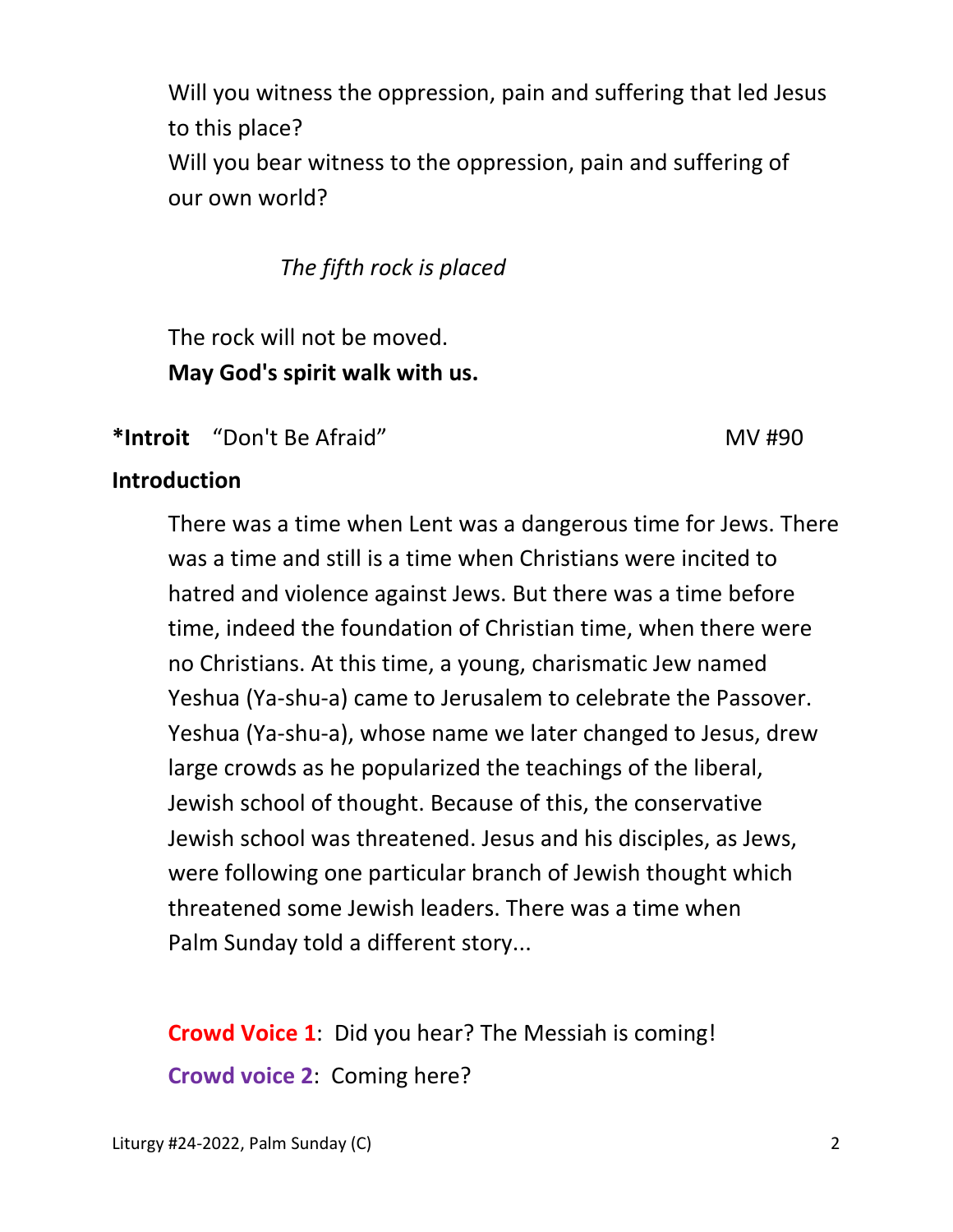- **Crowd Voice 1**: Yes -- coming to Jerusalem, to celebrate the festival of unleavened bread!
- **Crowd voice 2**: Well let's grab some palm branches and wave them high! Let's give the Messiah the best welcome we know!

## **Scripture Reading John 12:12-13a**

 The next day the crowd that had come to the festival heard that Jesus was coming to Jerusalem. So they took branches of palm trees and went out to meet him, shouting:

 **Hosanna! Blessed is the One who comes in the name of our God. Peace in heaven! Hosanna in the highest heaven!** 

**\*Hymn** "Hosanna, Loud Hosanna" VU #123

## **Passing the Peace**

As we are greeting the coming Messiah, let us also greet one another with the peace of Christ. Peace be with you.

# **And also with you.**

## **Opening Litany**

The Messiah, our hope for the future; the one who will set us free.

#### **Come, Messiah, come!**

 The Messiah, the one who will overturn oppressive rulers and colonial powers.

#### **Come, Messiah, come!**

 The Messiah, who shares our pain, who understands and comforts.

## **Come, Messiah, come!**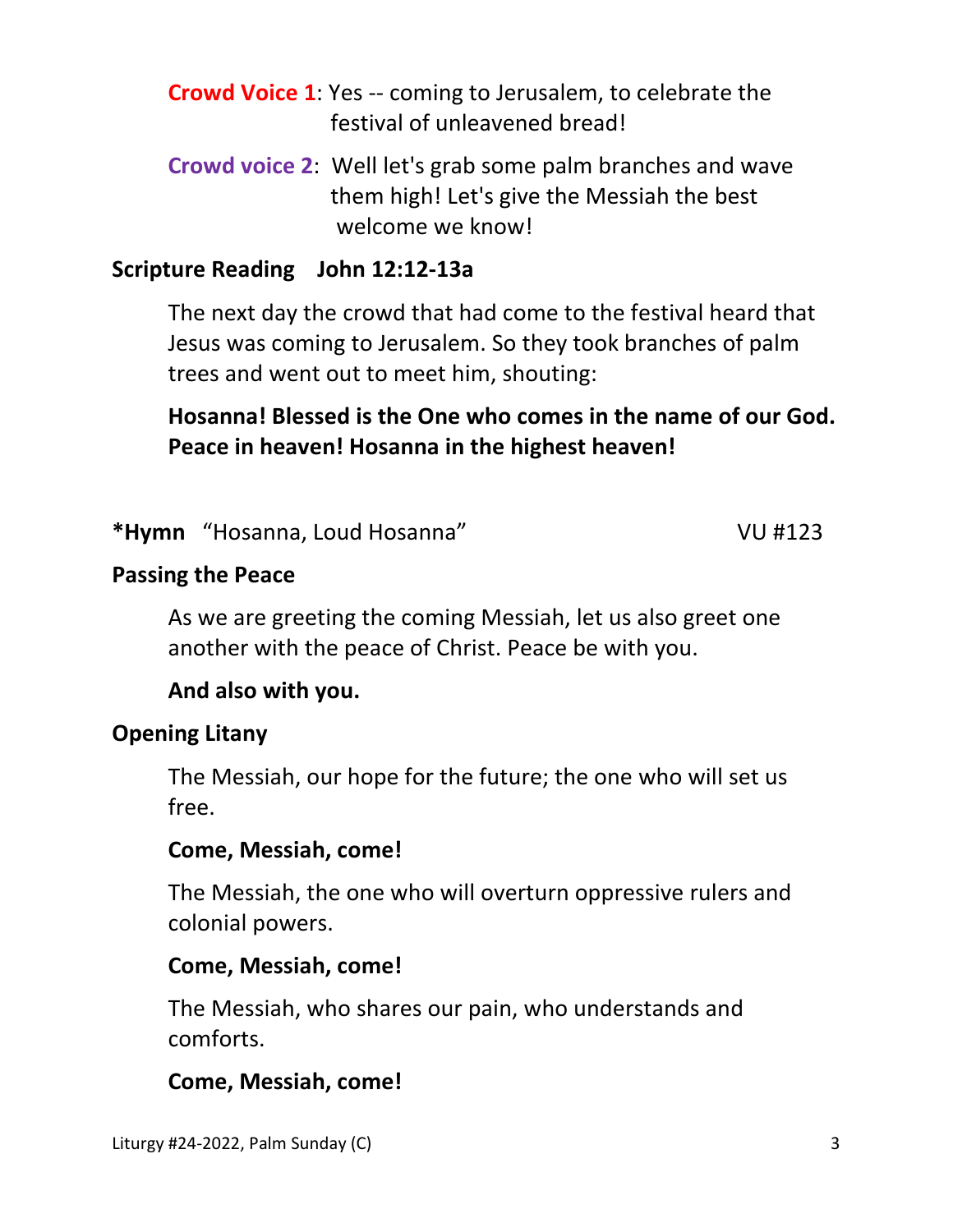The Messiah, who wipes all tears away and ushers in the peaceable Kin-dom.

#### **Come, Messiah, come!**

#### **Scripture Reading: Matthew 21:1-8, 10-11**

 When they had come near Jerusalem and had reached Bethphage, at the Mount of Olives, Jesus sent two disciples, saying to them, "Go into the village ahead of you, and immediately you will find a donkey tied, and a colt with her; untie them and bring them to me. If anyone says anything to you, just say this, 'The Lord needs them.' And he will send them immediately. " This took place to fulfill what had been spoken through the prophet, saying,

> "Tell the daughter of Zion, Look, your king is coming to you, humble, and mounted on a donkey, and on a colt, the foal of a donkey."

The disciples went and did as Jesus had directed them; they brought the donkey and the colt, and put their cloaks on them, and he sat on them. A very large crowd spread their cloaks on the road, and others cut branches from the trees and spread them on the road.

**Hymn** "like a child" VU #366

**Crowd Voice 1**: I don't know about this. Something's making me feel a little uneasy.

 **Crowd voice 2**: Yeah, I know what you mean. There's too much hype for my liking.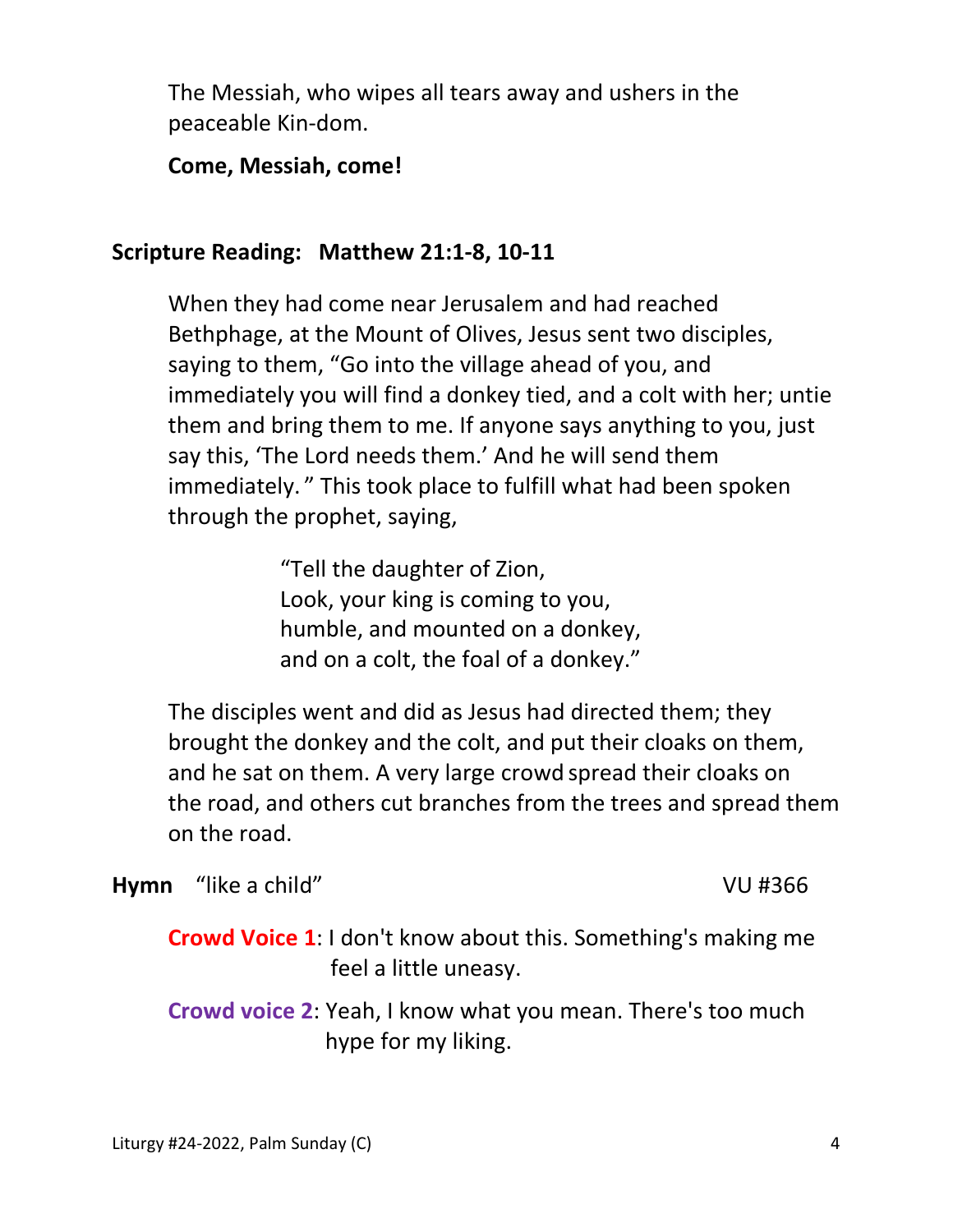- **Crowd voice 1:** Something always goes wrong when the crowds get too excited.
- **Crowd voice 2**: And they are definitely excited!
- **Leader voice 3:** Look at this guy -- he's attracting quite a following.
- **Leader voice 4:** And have you heard about what he's teaching?
- **Leader voice 3:** A bit... what have you heard?
- **Leader voice 4**: He's shown blatant disregard for the Sabbath. He even encourages his disciples to work on the Sabbath.
- **Leader voice 3:** He seems to mark the laws -- it's like he's making fun of Moses teachings.
- **Leader voice 4:** He follows those liberal teachings of Hillel, you know.
- **Leader voice 3:** Hillel?
- **Leader voice 4:** You know --- the rabbi who summed up the whole Torah in one sentence.
- **Leader voice 3:** Ha! Oh yeah, how did that go?
- **Leader voice 4:** Hillel said, " What is hateful to you, do not unto your neighbour; this is the entire Torah, all the rest is commentary."
- **Leader voice 3:** I think I heard Jesus say something like that.
- **Leader voice 4:** Darn right. Jesus is spreading that nonsense. And attracting hordes of people. Look at how they're practically worshipping him! Talk about blasphemy!
- **Leader voice 3:** It does seem to be getting pretty out of hand.

 **Leader voice 4:** (shouting) Hey, Rabbi, order your disciples to stop.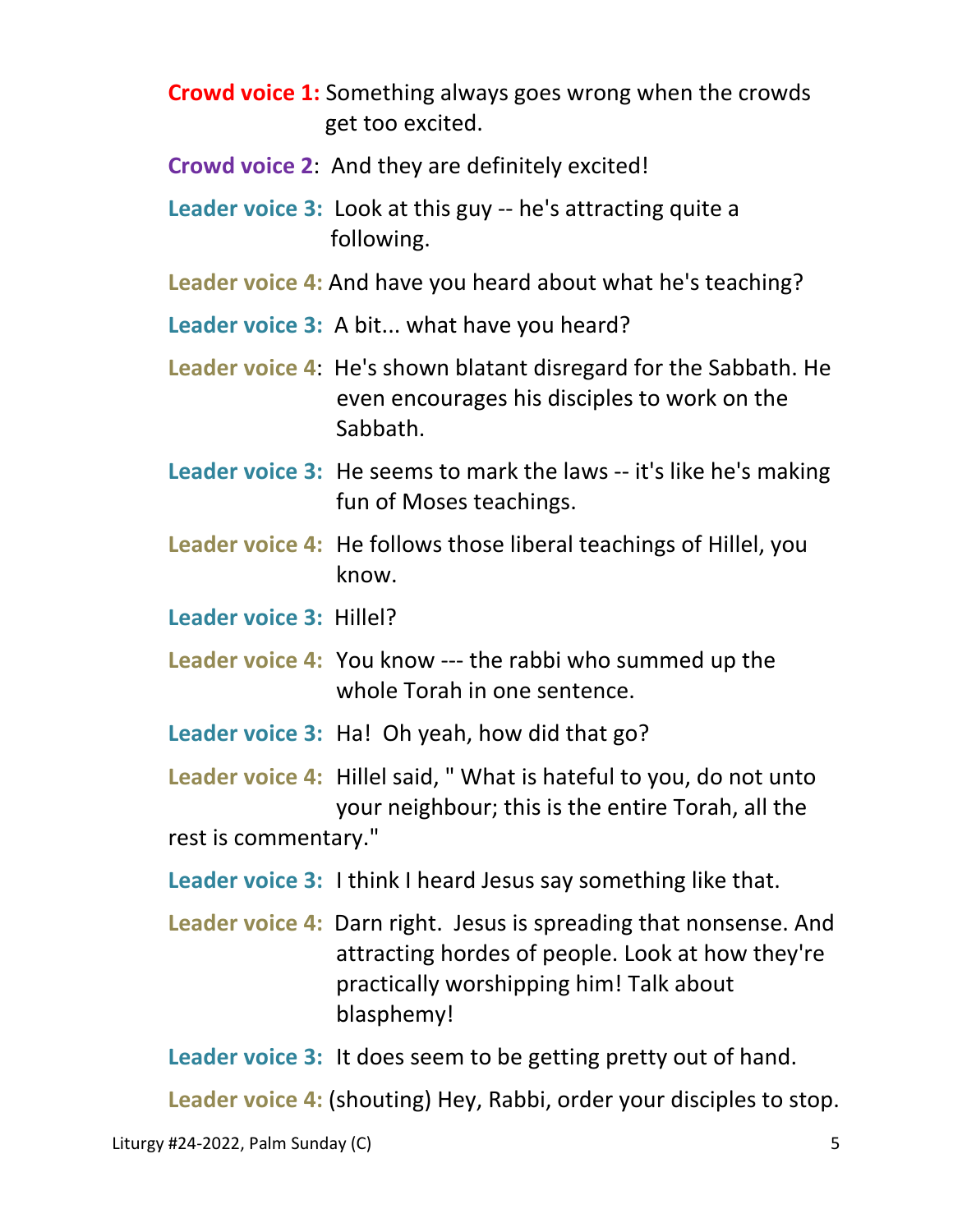## **Scripture Reading: Luke 9:40**

Jesus answered, "I tell you, if these people were silent the stones would shout out."

# \*Hymn 
"Let All Things Now Living" VU #242

**Leader voice 3:** Well, I guess he put you in your place.

**Leader voice 4:** No one makes fun of me like that and gets away with it. These people need to know what it's really like. It's the only way they'll understand.

 *(Pause)* 

- **Crowd voice 1:** Someone just told me that Jesus said you should hate your family!
- **Crowd voice 2:** What?
- **Crowd voice 1:** Yeah, apparently said to turn your back on your own family, spit in the dust, and shake your sandals and leave them if they don't give all they have to some beggar walking by.
- **Crowd voice 2:** I guess there's another side to Jesus that isn't so angelic.

## **Anthem**

## **Litany of Confession**

In the confusion of voices, wondering who to believe,

f**orgive us, God, where we believe the worst in others.** 

When we are weary and concerned,

## **forgive us, God, when we spread mistrust.**

When we hear rumours,

 **forgive us, God, when we are content with half-truths.**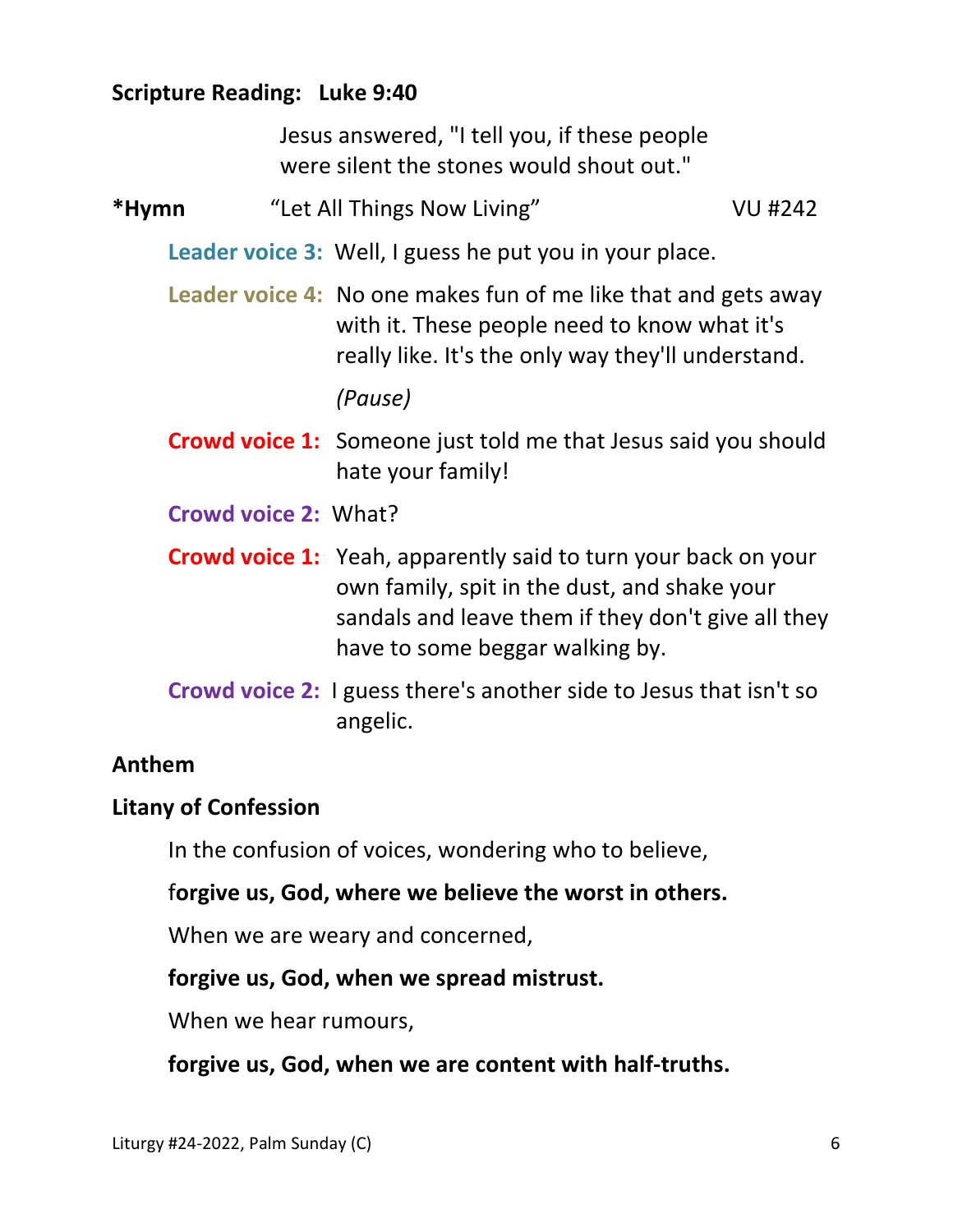When doubts come crashing down,

# **give us peace, even in the confusion of faith.**

Give us grace, even in the confusion of voices.

# **Give us hope, even in the confusion of fear. Amen.**

**\*Hymn:** "Wait for the Lord" VU #22

**Scripture Reading** Matthew 22:34-40

When the Pharisees heard that he had silenced the Sadducees, they gathered together, and one of them, a lawyer, asked him a question to test him. "Teacher, which commandment in the law is the greatest?" He said to him, "'You shall love the Lord your God with all your heart, and with all your soul, and with all your mind.' This is the greatest and first commandment. And a second is like it: 'You shall love your neighbour as yourself.' On these two commandments hang all the law and the prophets."

- **Crowd voice 1:** Jesus is running into some serious trouble. I don't have a good feeling about this. He's being consistently challenged by the scribes who are trying to discredit him, and yet he's giving incredible wise responses.
- **Crowd voice 2:** Yeah, today I heard Jesus summed up that by saying, "Love God with your whole being, and love your neighbour as yourself."
- **Crowd voice 1:** Ha! As long as that neighbour is not a scribe!
- **Crowd voice 2:** Maybe that was his point. How do we love someone who we totally disagree with?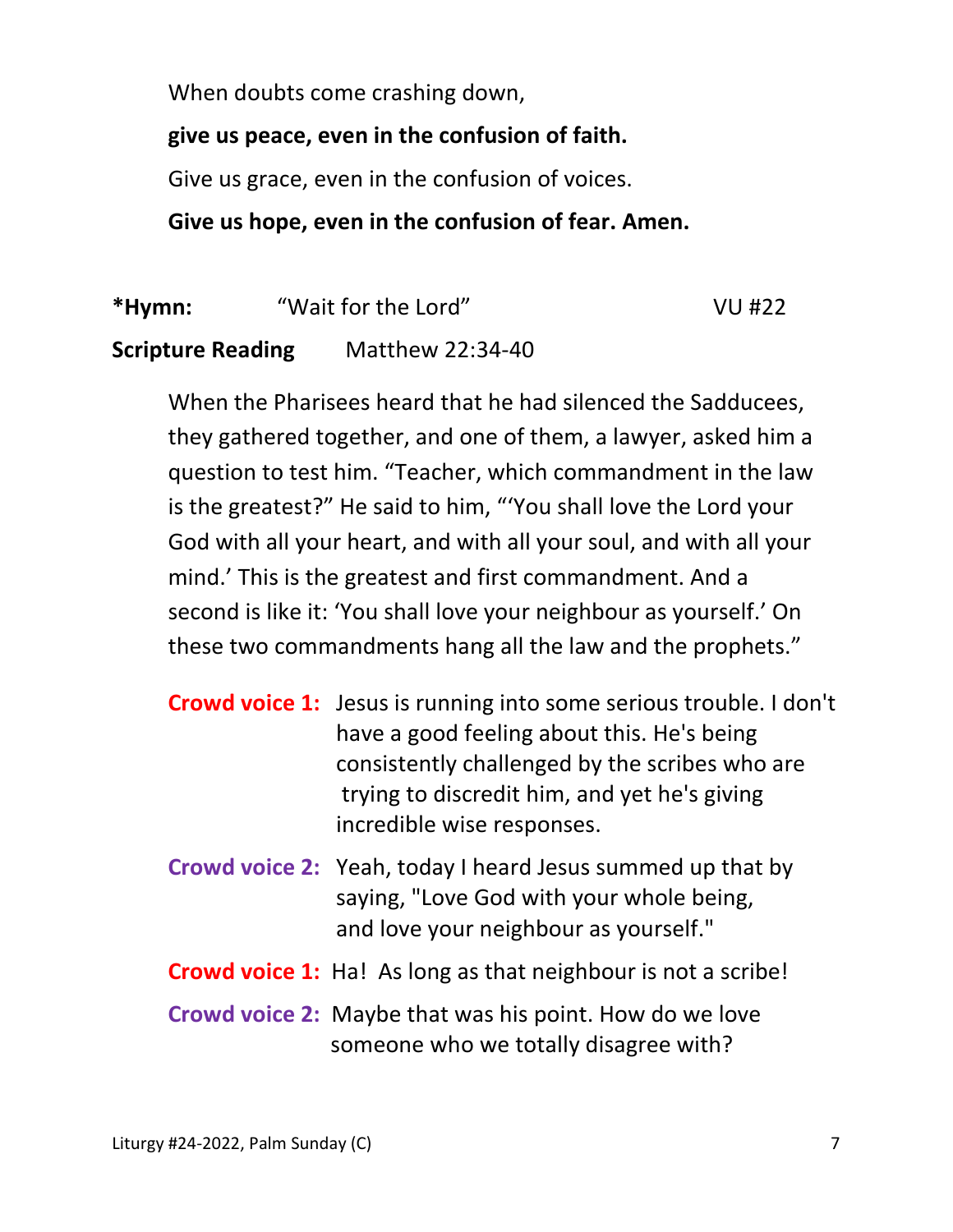- **Crowd voice 1:** I dunno, but he sure ticked them off at the temple yesterday. He actually sat there and watched who put how much into the treasury! I'm sure glad he didn't watch while I put in. Anyway, all these highfalutin professionals came up and made it fairly obvious how much money they were putting in. Then, this widow, who had nothing, came up and put a couple of coppers in. Jesus then called a bunch of us over and said, "You see this poor woman? She gave more than the rest of them put together because she gave all she had."
- **Crowd voice 2:** Gee, he's going to get himself killed! And I think he knows it. Wow. I'd give my life to stop that from happening!
- **Crowd voice 1:** *(pause)* Honestly, *(Pause)* I don't know if I could do that..

# **Offertory Litany**

In times of stress, in times of worry, we don't know what to do.

# **God, give us the courage to stay present with you and with our loved ones.**

 In times of need within this world and this community, we feel overwhelmed.

In times of abundance, in times of poverty,

# **guide us, God, and how we can give to this church, to the wider community, to our family and friends.**

Our many gifts will now be presented.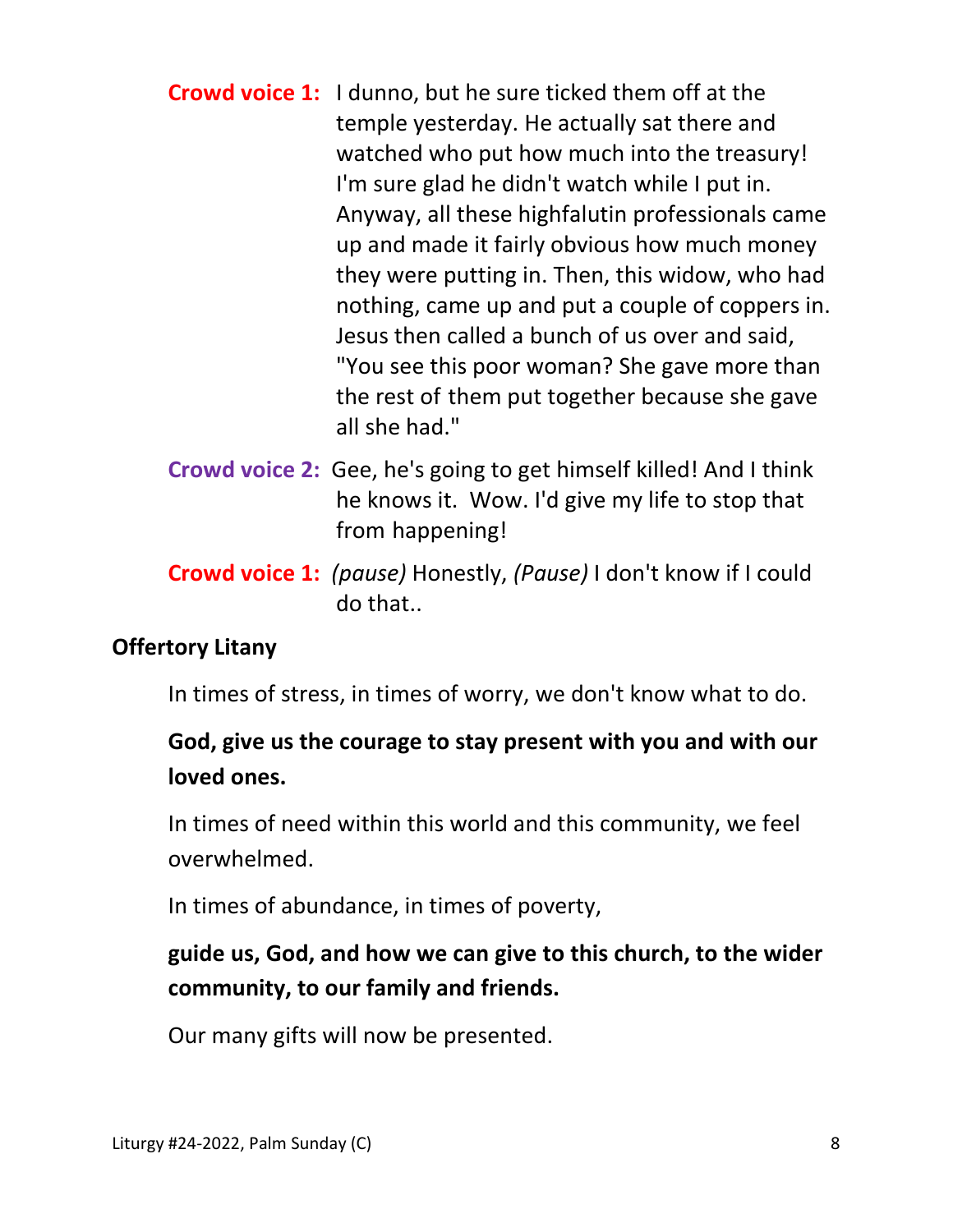**\*Presentation of Offering** "Christ Has No Body Now But Yours" MV #171 (Chorus)

## **\*Offertory Prayer**

#### **Scripture** Mark 11:12-19

Then they came to Jerusalem. And he entered the temple and began to drive out those who were selling and those who were buying in the temple, and he overturned the tables of the money changers and the seats of those who sold doves; and he would not allow anyone to carry anything through the temple. He was teaching and saying, "Is it not written,

 'My house shall be called a house of prayer for all the nations'? But you have made it a den of robbers."

And when the chief priests and the scribes heard it, they kept looking for a way to kill him; for they were afraid of him, because the whole crowd was spellbound by his teaching. And when evening came, Jesus and his disciples went out of the city.

 **Leader voice 4:** He's losing it! He's done for!

- **Leader voice 3:** Yeah, can't believe he killed a tree. And just because it didn't have any figs on it. It's not even the season for figs!
- **Leader voice 4:** And what he did in the temple! Whipping people and turning over their tables! They didn't know what had hit them!
- **Leader voice 3:** What side of the bed did he get up on this morning?